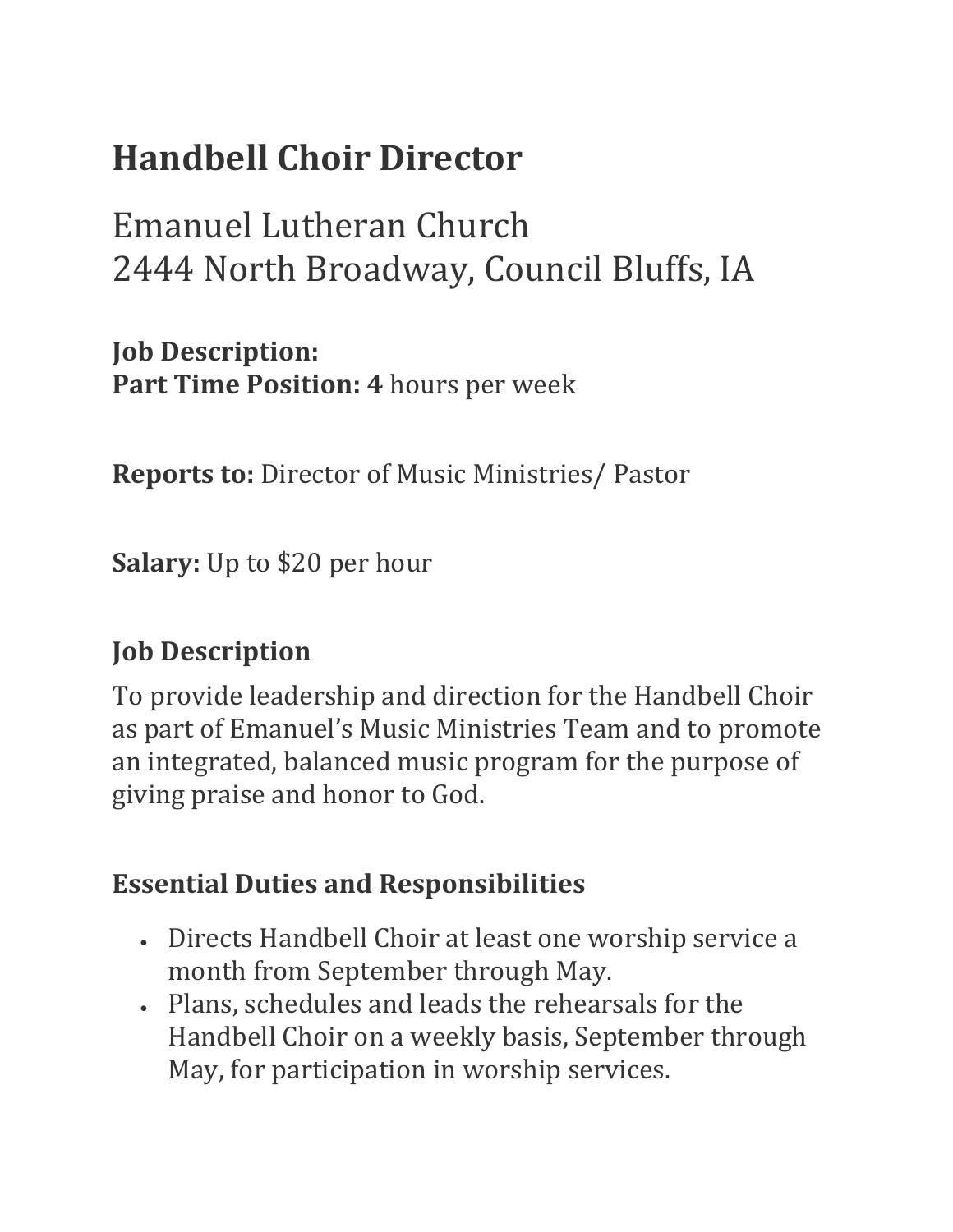- Works with the Worship and Music Director to arrange the yearly schedule for performances.
- Recruits and trains new Handbell Ringers as needed for the choir.
- Plans music for the church year, coordinating pieces, as much as possible with the theme and/or texts for performance Sundays.
- Maintains the handbell music library and purchases new music when desired out of budgeted funds.
- Is open to new opportunities to offer additional ringing opportunities for children, seniors, etc. when the interest is present
- Is open to additional ringing opportunities such as working in combination with the Chancel Choir, taking the Choir out into the community, etc.
- Pursues activities as necessary to maintain and grow skills to perform the job such as participating in continuing education opportunities relating to handbells, church music, etc.
- Oversees maintenance of the handbells as needed to keep them in good playing condition.

## **Qualifications**

- Advanced music background
- Advanced skills playing in and directing a musical ensemble where musical interpretation and phrasing are emphasized. This person must be a competent and sensitive musician.